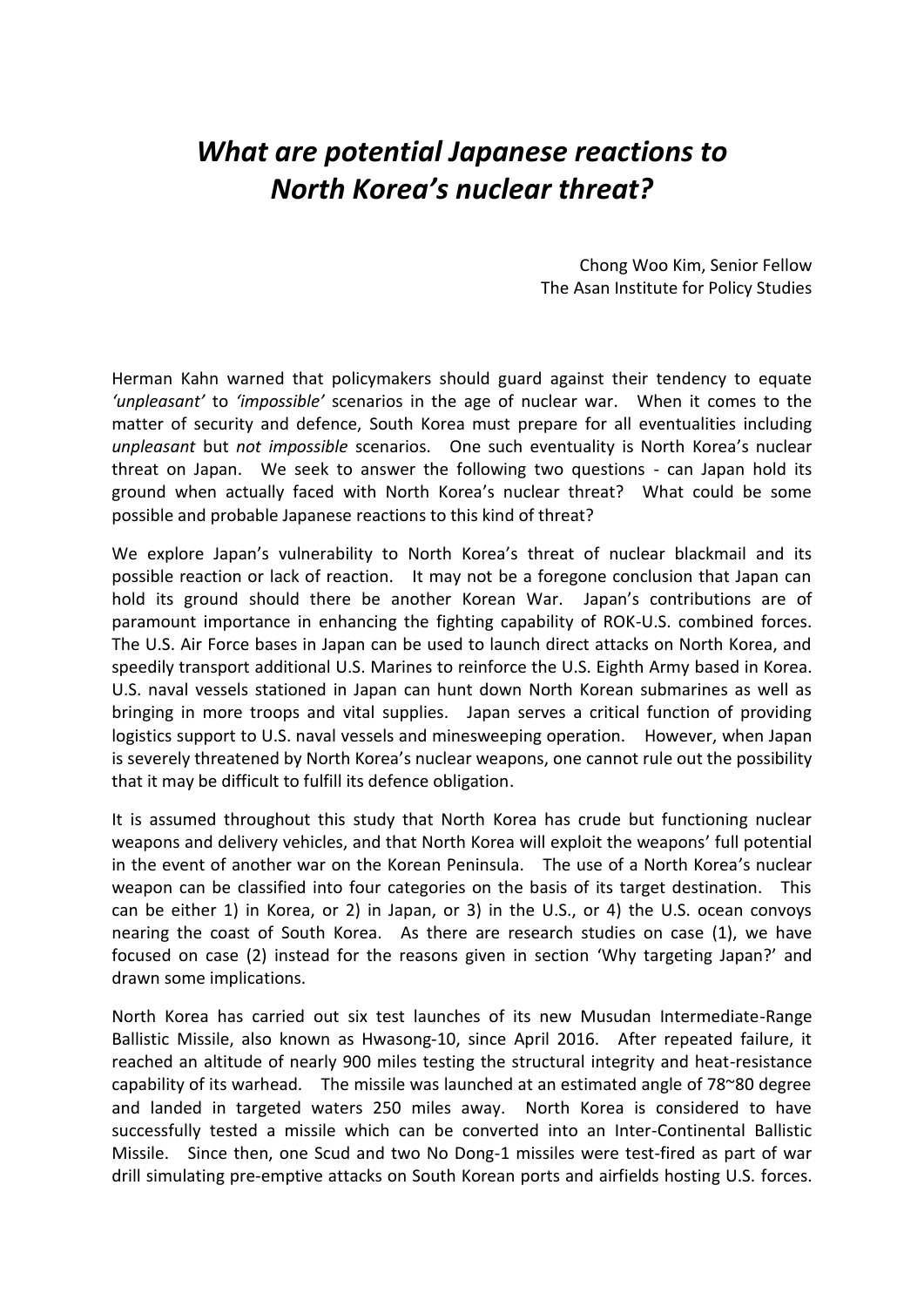Furthermore, three Scud missiles and a SLBM (Submarine Launched Ballistic Missile) were fired into East Sea in separate incidents. This time the SLBM flew about 300 miles showing progress. These tests took place shortly after the decision to deploy a THAAD (Terminal High Altitude Area Defense) missile defence system in South Korea. The latest incident took place when three more Scud missiles were fired into East Sea during the G20 summit in Hangzhou, China. The test-firing of missiles, in defiance against UN sanctions, evidently shows how eager North Korea is to perfect the ballistic missile technology capable of mounting a nuclear warhead and to demonstrate to the world outside, especially the U.S., that it be treated as a nuclear weapons state.

### *Capability - facts and assumptions*

It is also assumed throughout that North Korea has developed crude but functioning nuclear warheads<sup>1</sup> with numbers ranging from 50 to 100. The delivery vehicles consist of 100 KN-02 SRBMs, 500+ Scud SRBMs, 200 No Dong-1 MRBMs and up to 30 Musadan IRBMs and 30  $KN-08$  ICBMs.<sup>2</sup> Any of Scud, No Dong-1, Musudan and KN-08 missiles can potentially deliver a nuclear warhead. For Scud, a number of launchers are likely to exceed 100, and for No-Dong 1 it could be at least half that number.<sup>3</sup> The short and medium range ballistic missiles are capable of hitting a civilian or military target in South Korea and Japan with relatively high accuracy while the long range KN-08 ballistic missiles can reach the U.S. West Coast. Bennett notes that No Dong-1 MRBMs' accuracy could be improved by equipping them with terminal guidance. This could lower their CEPs<sup>4</sup> to be in the range between 0.2-0.5 Km rather than the baseline values between 2-5 Km. For people in the open, a 10Kt ground burst can kill people within a radius of 1,800m with thermal radiation.<sup>5</sup>



<Fig. 1: The Ranges of North Korea's Ballistic Missiles>

1 A yield of 10~50 kilotons (1 kilo ton = 1,000 tons of TNT).

<sup>2</sup> Wit, Joel. S. and Ahn, Sun Young. North Korea's Nuclear Futures: Technology and Strategy, US-Korea Institute at SAIS, 2015. These are baseline estimates.

<sup>3</sup> Kosuke Takahashi. U.S. Defense report casts doubt on reliability of N. Korea missile tech, 2014.

<sup>4</sup> CEP: Circular Error Probable is a radius around the target within which half the missiles would be expected to arrive.

<sup>&</sup>lt;sup>5</sup> Bennett, Bruce. Uncertainties in the North Korean Nuclear Threat, RAND Corporation, 2010.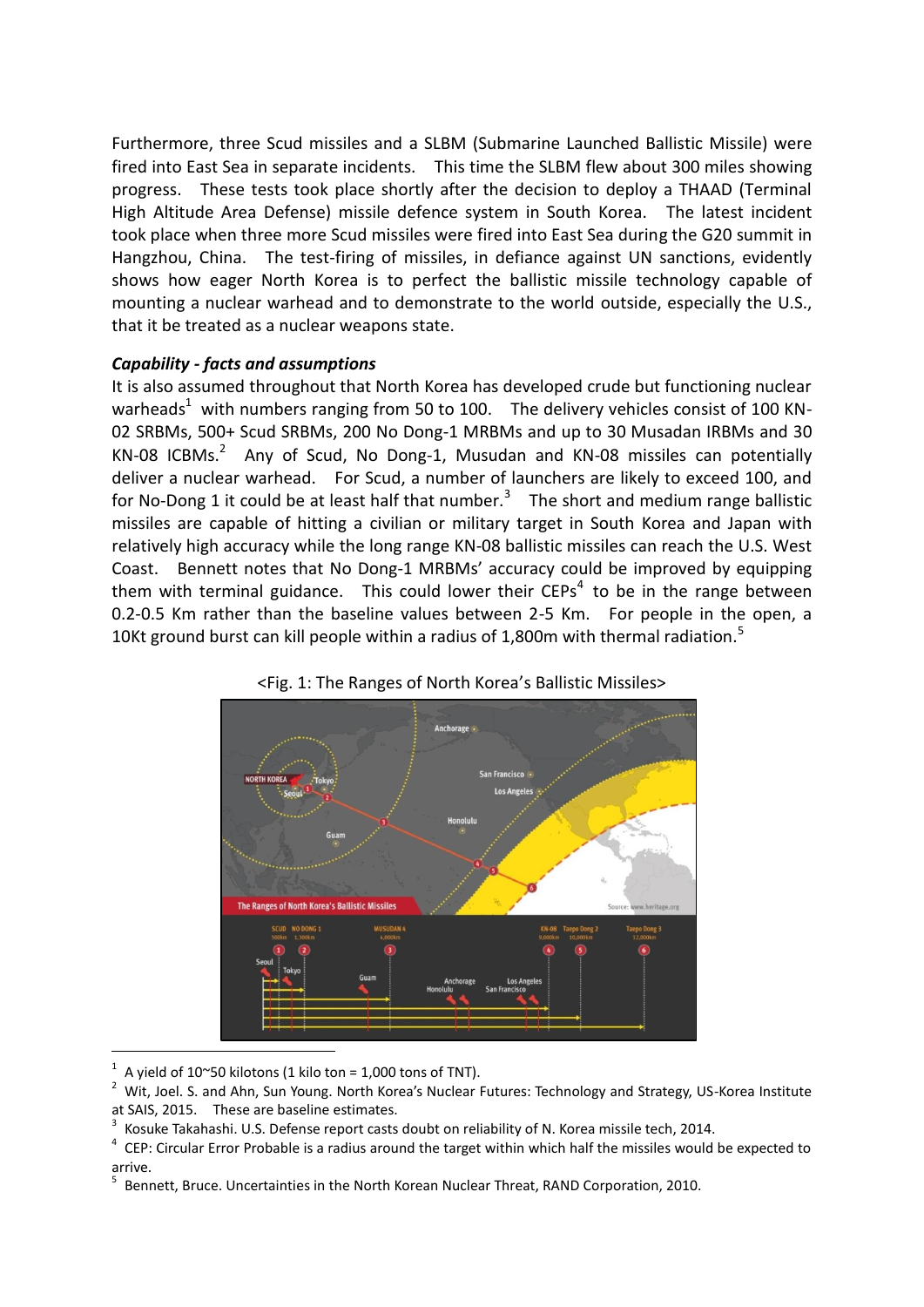Fig. 1 shows the estimated ranges of North Korea's ballistic missiles. The modern version of Anti-Ballistic Missile Defence System cannot provide complete protections against incoming missiles. There is no foolproof system, and people shouldn't be misled into thinking that there are. SM-3 and PAC-3 missiles provide midcourse-phase and terminalphase ballistic missile defence respectively. The purpose of having these layers of defence is to intercept as many incoming enemy missiles as possible in the early stages of their flights, and hopefully there won't be any left after the last layer. It increases the overall hit/kill ratio. There have been successful interceptions of test targets by these missiles, but these records do not automatically prove their reliability.<sup>6</sup> These tests carried out from a sanitized testing site may bear little resemblance to the real battlefield conditions under stress and confusion.<sup>7</sup> There can be a variety of system malfunctions that could occur including, for example, software glitches, human fatigues and errors, component failures, adverse weather conditions and unpredictable behaviours of incoming missiles (e.g., a velocity exceedingly higher than expected<sup>8</sup> or unpredictable motions during re-entry). In the Gulf War of 1991, Scud missiles broke up in mid-air causing them to corkscrew instead of following the usual parabolic paths. Due to this unpredictable behaviour, the Patriot-2 Missile System failed to intercept 28 of 29 Scuds even though it had successfully intercepted 6 targets on a test range.<sup>9</sup> An Anti-Ballistic missile with the battle-proven kill probability of 80% can increase its chance of a kill to 96% by firing two missiles in succession, but it could never quite reach a perfect 100% no matter how many missiles can be operationally fired unless, of course, each missile has the perfect kill probability of 100% to begin with. This is discounted for various reasons given, and hence a fraction of its missiles fired in salvo could potentially breach the Anti-Ballistic Missile Defence System. Thus far, some technical issues and assumptions are elaborated on before discussing North Korea's reasons to target Japan.

#### *Why targeting Japan?*

-

We explore some of the reasons why North Korea would target Japan. First, the Japan-U.S. Security Treaty obligates both Japan and the U.S. to assist each other to maintain the peace and security in the Far East. In the event of another war on the Korean Peninsula, Japan, in accordance with the Japan-U.S. security Treaty, should allow the use of several U.S. bases on its territory for the conduct of military operations.<sup>10</sup> In doing so, Japan can become a natural target for providing the U.S. with launch pads for attacks on North Korea. Second, Japan offers civilian and military targets such as the U.S. base in Okinawa which all fall in the range of North Korea's ballistic missiles. North Koreans could be led to believe that

 $6$  In November 2008, a test performed from JS Chokai to intercept the target ended up in failure due to the malfunction of warhead. Japan's BMD, Ministry of Defense, Japan. [www.mod.go.jp/e/d\\_act/bmd/bmd.pdf](http://www.mod.go.jp/e/d_act/bmd/bmd.pdf)

<sup>7</sup> In his book 'On Thermonuclear War,' Herman Kahn gives an example of how misleading the efficiency of the German anti-aircraft weapons turned out to be during World War II when they were estimated to have the theoretical kill probability of 0.25 (i.e., on the average, German would shoot down one plane every time they fired four rounds) and verified to be so at the proving grounds. In real situations, it turned out to be 0.0002 (i.e., one plane down for every 5,000 rounds). This appears to be a rather extreme case.

<sup>8</sup> Bates, Brian and McHorney, Chris. Developing a Theoretical Model of Counter-Proliferation for the 21st Century, The Edwin Mellen Press, 2000.

<sup>9</sup> Slayton, Rebecca. The Fallacy of Proven and Adaptable Defenses, FAS Public Interest Report, Vol. 67, No. 3, 2014.

<sup>&</sup>lt;sup>10</sup> Treaty of Mutual Cooperation and Security between the United States of America and Japan, Article VI, 1960.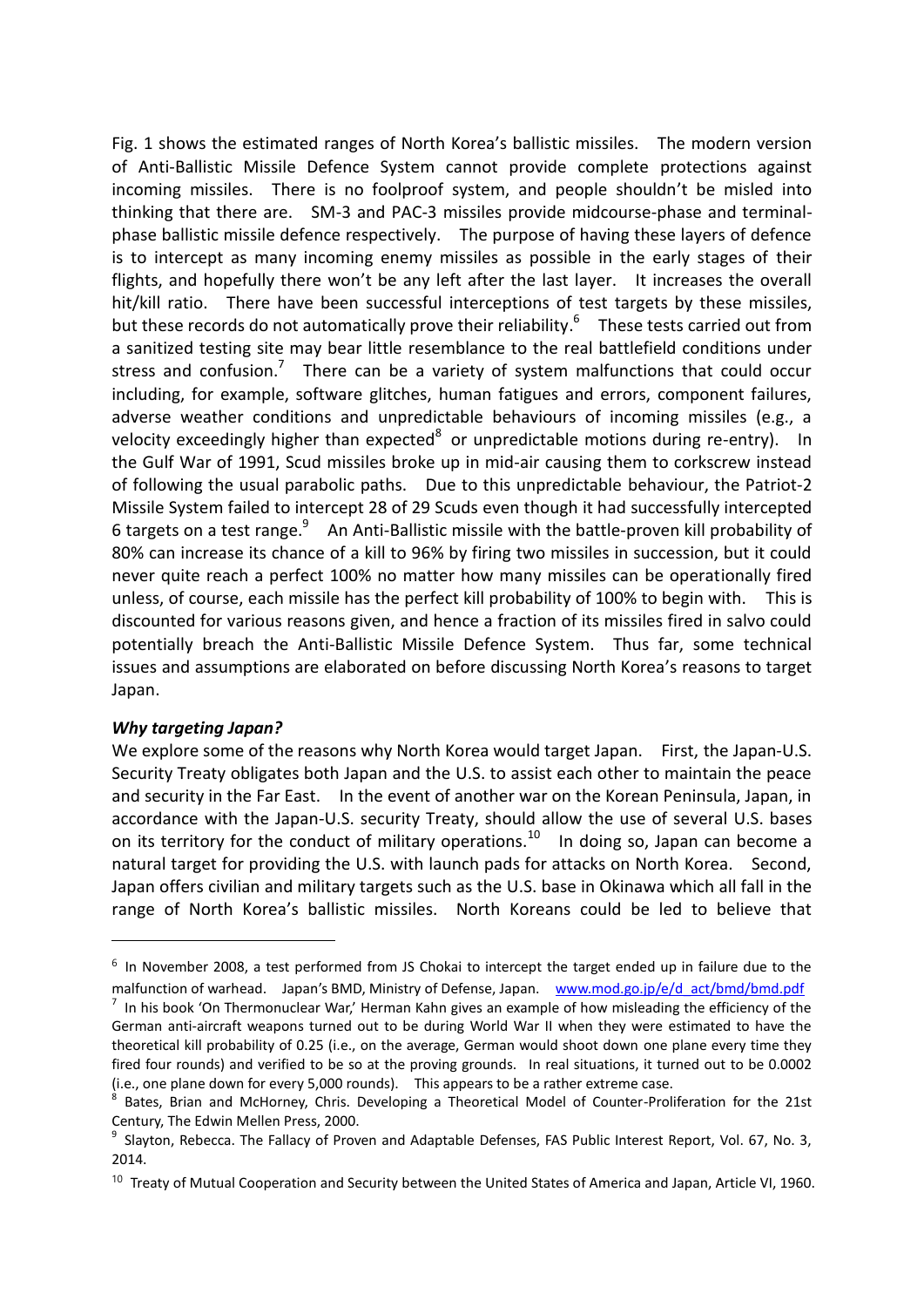'threatening' to destroy these targets might give them a strong strategic advantage of coercing Japan and perhaps convincing the U.S. to disengage completely from the defence of South Korea. Third, Japan is a much less formidable military power than the U.S. and critically not a nuclear weapons state. Hence, it is considered to be more susceptible to nuclear blackmail than the U.S. It may also entail less risk than directly challenging the U.S.

#### *Coercing Japan?*

There can be many triggers of war, but one often-discussed possibility is raids by North Korean troops to capture five South Korean islands near the western sea border. This can easily erupt into a full-scale war. Assuming the war spills over to Japan in the early phase<sup>11</sup>, the U.S. and Japan should have contingencies in place to defend Japan from various types of missiles attacks. Their Anti-Ballistic Missile Defence System will be tested, and they must intercept as many incoming North Korean ballistic missiles as possible. Not only can North Korea threaten Japan to stop providing logistics support to the U.S. military operations, but it can also coerce the U.S. to accept North Korea's demand by potentially holding Japan hostage. North Korea can hold Japan directly responsible for any deployment of U.S. troops to South Korea from its U.S. bases. But Japan is unlikely to be coerced, which means that North Korea and Japan are on a collision course. North Korea has to force Japan into thinking that the costs of intervention in the Korean War North Korea can inflict far outweigh the perceived benefits Japan can gain from the intervention. North Korea also has to anticipate Japan and U.S.'s counteractions prior to making any threat. Japan and the U.S. can counter North Korea's threat with a devastating retaliatory attack, for instance, an order of magnitude bigger (e.g., for every single North Korean ballistic missiles fired on Japan, they can threaten to fire back ten ballistic missiles). Similarly, North Korea has to be convinced that the costs of its attacks on the Japanese mainland Japan and the U.S. can inflict far outweigh the perceived benefits North Korea can gain from these attacks. Japan and the U.S. have to anticipate the consequences of North Korea's counteractions prior to making any threat. How might each side convince the other that it is dead serious in its threat? Is escalation inevitable? How far is each side determined to climb up the escalation ladder?

How might each side convince the other that it is dead serious in its threat?

North Korea can probe the limits of Japanese tolerance levels in a series of missile threats with increasing intensity. It can threaten to take a military action, and then, implement that action consequently if demands are not met. In this way North Korea can demonstrate that its threats are not bluff and bluster. A nuclear threat will prompt the U.S. to come up with countermeasures which include a pre-emptive use of nuclear weapons. This is consistent with Nuclear Employment Strategy of the United States which explicitly mentions the use of nuclear weapons in extreme circumstances to defend the vital interests of the United States, or its Allies and partners. Thomas Schelling has pointed out the danger of overreaction by each side in times of super alertness. He has coined the term '*the reciprocal fear of surprise attack*' <sup>12</sup> where each side imputes to the other aggressive intentions and excessively misinterprets the other's intention. This could set off a

 $11$  This is when North Korea is on the offensive.

<sup>&</sup>lt;sup>12</sup> Schelling, Thomas. The Strategy of Conflict, Harvard University Press, Cambridge, 1980.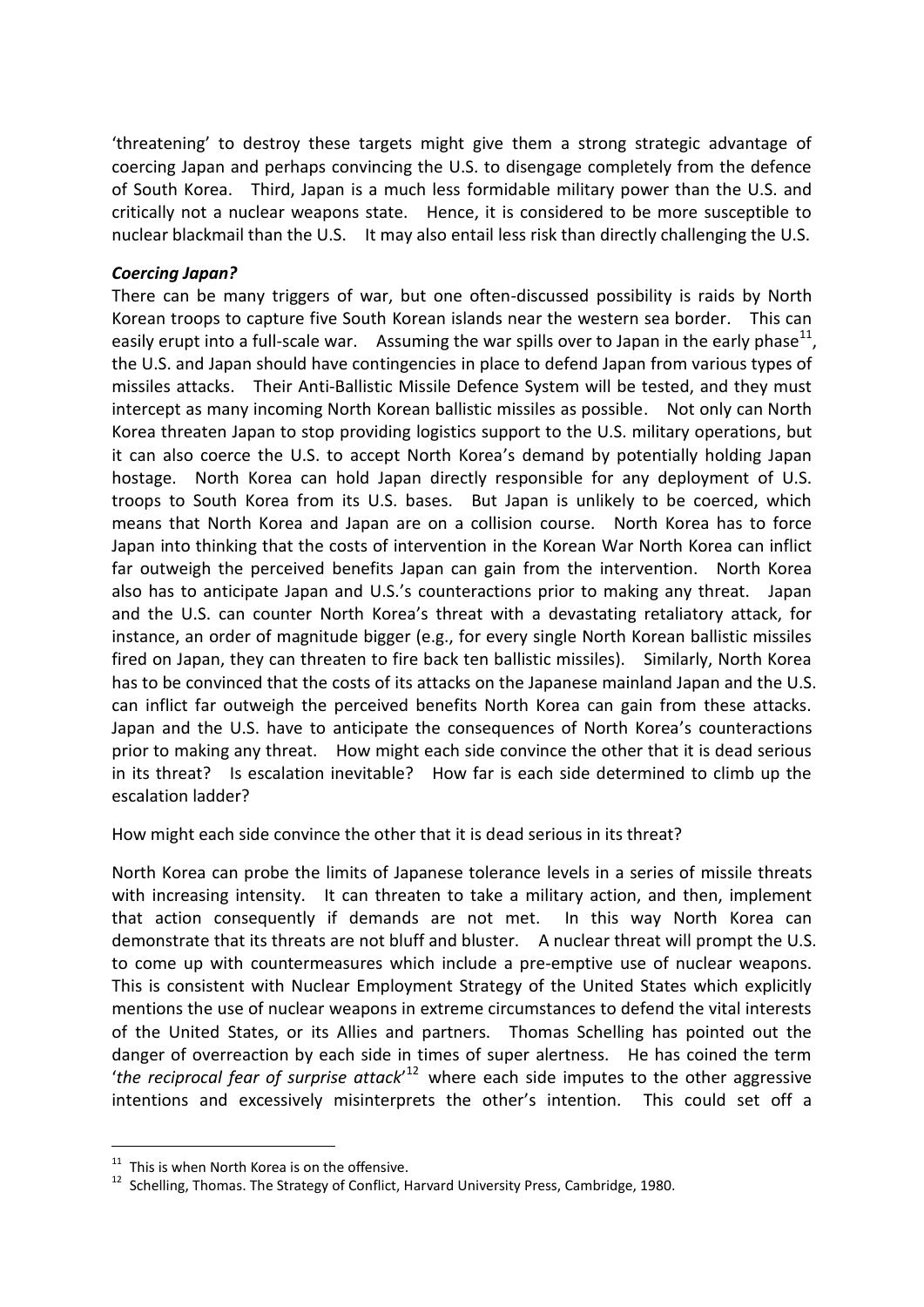disastrous chain of actions and counteractions. In a nuclear confrontation, the consequences could be dire and unimaginable for both sides. It is important to keep the channels of communication open to reduce this danger.

#### Is escalation inevitable?

North Korea may try to control escalation as illustrated in the following example. It can start off with a verbal threat and then decide to launch twenty No-Dong 1 missiles with conventional warheads into non-urban areas in Japan to avoid fatalities in the early phase of the war. If the Anti-Ballistic Missile Defence System can take out 80% of these missiles, four missiles will still hit their targets. North Korea can ratchet up the pressure on Japan by shifting next target to urban areas. These attacks can potentially result in the deaths of hundreds of civilians. There could be further attacks of this type with increasing intensity which can be simply achieved by firing an increasing number of missiles into a progressively wider area. Gradually, moving higher up the escalation ladder, there could be a full but non-lethal demonstration of a nuclear bomb explosion at high altitude off the coast of Japan with further nuclear blackmail to target a small Japanese town  $X$ .<sup>13</sup> This calls for the U.S. to seriously consider the option of using nuclear weapons, but it's not clear what an appropriate response would be to counter this show of force.

Perhaps a similar display of nuclear readiness off the coast of North Korea would suffice to deter North Korea from taking the escalation to the next level which includes an unthinkable nuclear attack on X. One can envisage efforts being made to seek a compromise to avert starting a nuclear war including a cessation of hostilities between all parties. This may have adverse consequences for South Korea and its interest can be compromised. Alternatively, continuing the war only with conventional weapons may not be a viable option for North Korea as it will be at a disadvantage and face almost certain defeat in the end. To overcome defeat, North Korea has to take much greater risks in the execution of war than the U.S., and might push the escalation to the next level by launching a nuclear attack on X. It can easily result in deaths exceeding 2,500 civilians. This is a very low probability event which, nevertheless, cannot be completely ruled out. The rationale behind this unthinkable attack is that North Korea can adopt a post-attack coercion in order to deter any major U.S. retaliation. As long as Japan faces a real risk of further nuclear attacks, this time on its major cities, the U.S. needs to think over carefully about its next move. Its response could well be restrained because, besides Japan, North Korea can also include Seoul and other major cities in South Korea and ROK-U.S. troops on the ground in the target list. The basis of this reasoning hinges on the retention of a North Korea's second strike capability. This means that North Korea still retains the capacity to simultaneously launch perhaps 30 or more nuclear missiles after being retaliated. Therefore, the critical issue for the U.S. is that it has the enough capability to reduce the risk of a North Korea's successful second nuclear strike to a level South Korean and Japanese people will find acceptable, and that the U.S. will not be inhibited from launching even massive retaliation. Hence, North Korea dare not launch any nuclear attack - like on X - in the first place. The threat that the U.S. will not be inhibited from launching this kind of

 $13$  In terms of population, this is assumed to be ~3,000.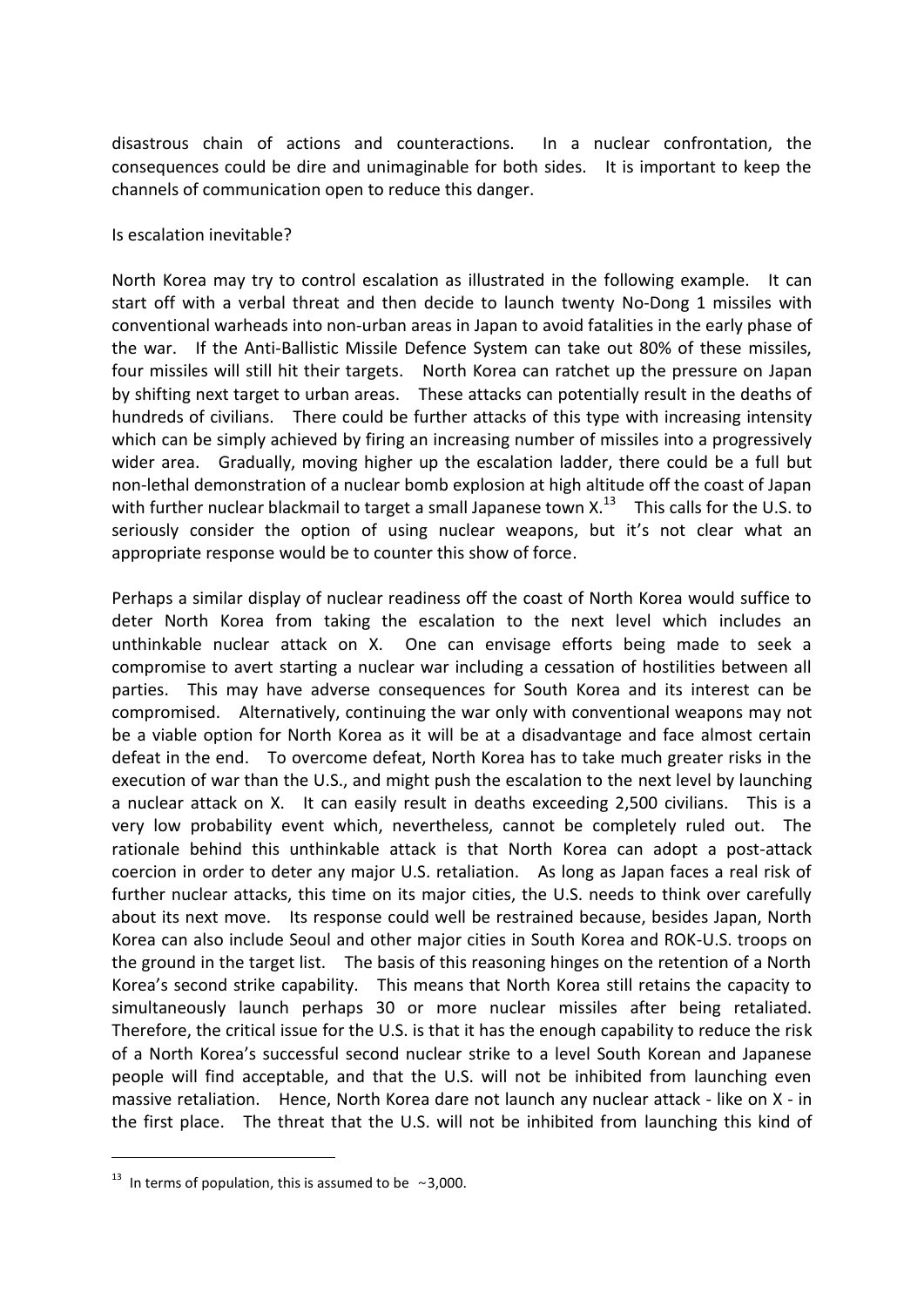retaliation has to be credible to North Koreans. $14$  An example on credibility includes a defending side which makes an irrevocable commitment by 'burning bridges' and, hence, demonstrating its willingness to fight to the last man. This is clearly seen as a credible action by the enemy. All these scenarios can take place in a short span of time of less than a week. It is also noted that the term 'massive retaliation' is interpreted to mean negating North Korea's nuclear weapons and bringing a quick end to the war by all means available including the use of nuclear weapons. It does not mean the disproportionate use of nuclear weapons. If the same objective can be met with non-nuclear strike options, these options are much more preferable.

How far is each side determined to climb up the escalation ladder?

Could the U.S. really retaliate in this way and be confident of its ability to protect major cities in South Korea and Japan from the second nuclear strike? To be credible, either the U.S. should be able to do so, or else the U.S., South Korea and Japan jointly risk sacrificing some of the major cities in South Korea and Japan. It is unclear how the leaders of all three countries with perhaps different priorities and conflicting interests can come to a



The simplified game trees above in extensive form illustrate 2 scenarios. In case (a), Japan (U.S.) deters North Korea's nuclear threat on Japan whereas in case (b), Japan (U.S.) does not. In (b), Japan (U.S.)'s defiance ('Defy') against North Korea's nuclear threat on Japan will not be convincing as it will choose to concede in order to avoid a conflict which can potentially result in high human and economic costs. Once nuclear threatened, Japan's rational choice is to 'concede' because (North Korea's payoff, Japan's payoff) = (5, 2) is the preferred outcome. There are two pure strategy Nash equilibriums in (b), namely, (No nuclear threat, Defy) circled in blue  $\rightarrow$  'Status Quo' and (Nuclear threat, Concede) circled in red  $\rightarrow$  'Japan (U.S.) concedes.' But only the second pair is a subgame perfect equilibrium fulfilling Zagare and Kilgour's requirements of rational choice and, hence, 'Japan (U.S.) concedes' is the only rational outcome that follows the path of equilibrium. In (a), North Korea will remain 'Status Quo' as Japan (U.S.) has a credible threat in place to 'Defy' North Korea's nuclear threat. This credible threat, including massive retaliation, deters North Korea from even contemplating the use of nuclear weapons. The strategy pair (No nuclear threat, Defy) circled in red is the only Nash equilibrium which is also subgame perfect. Hence, its outcome 'Status Quo' is rational and there is no other Nash equilibrium in pure strategy either subgame perfect or not. This analysis is based on the study by Quackenbush on general deterrence, but specifically considers North Korea's nuclear threat. It is the credibility of 'Defy' circled yellow in (a) which is discussed above. Zagare and Kilgour insist on the presence of only credible threats in their Perfect Deterrence theory to avoid, for instance, making an irrational choice by Japan (U.S.) in (b). See Zagare, F. and Kilgour, M. Perfect Deterrence, Cambridge University Press, 2000 and Quackenbush, S. Understanding General Deterrence, Palgrave Macmillan 2011.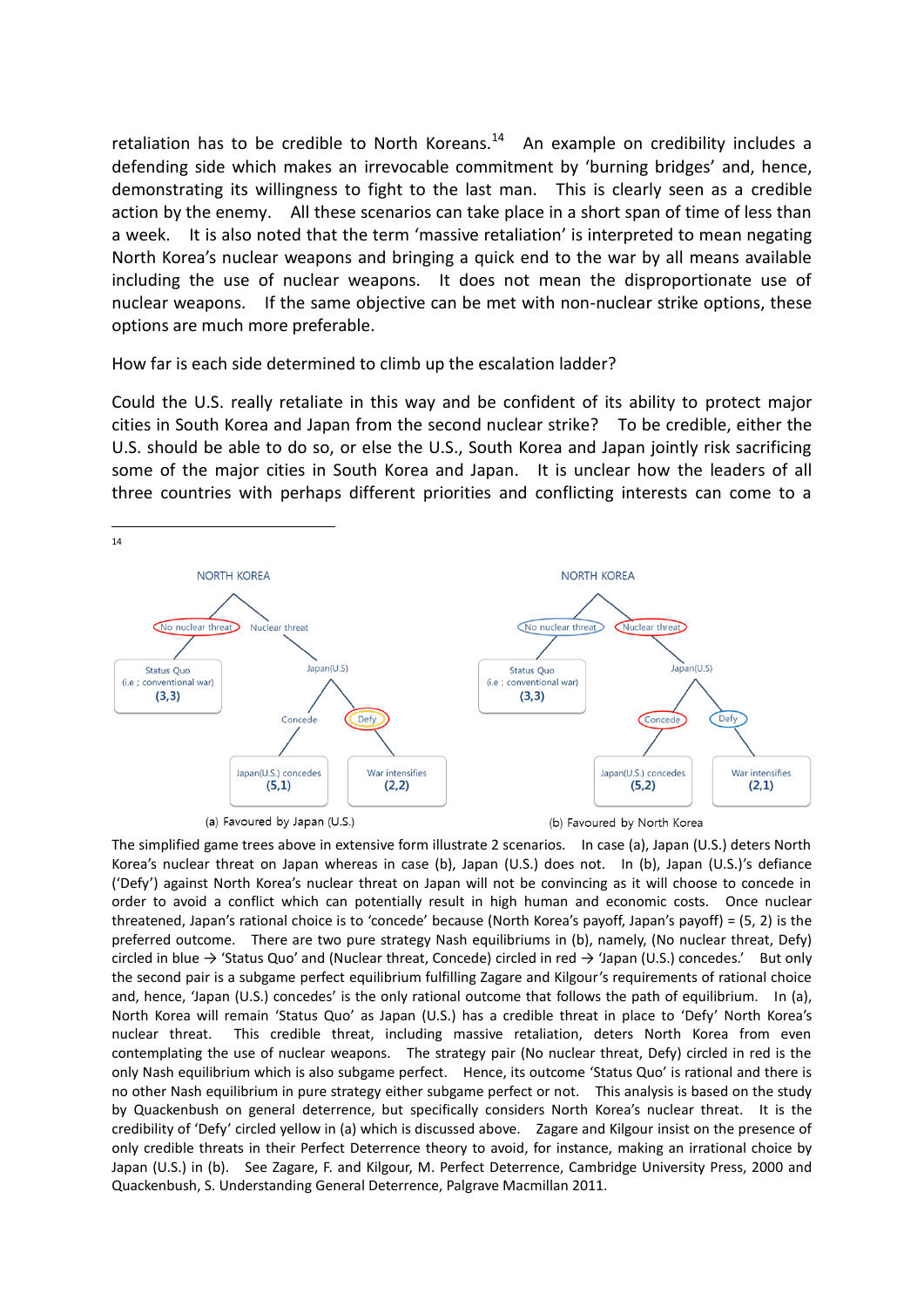quick decision. It would also depend on their risk-taking behaviour. In any event, the decision to launch massive retaliation would depend on many factors. To list a few, this includes the latest assessment of North Korea's remaining number of nuclear warheads, ballistic missiles, and launchers as well as how effectively these weapons and equipment might be eliminated in retaliation using either conventional or nuclear weapons.<sup>15</sup> If a proportion cannot be eliminated, it must be estimated what impact this would have on South Korea, Japan and the U.S. as a consequence. Unfortunately, we may not even know exactly how many nuclear weapons, presumably well dispersed and hidden, are there to be eliminated in the first place. This known unknown is to North Korea's advantage and the possibility of nuclear weapons stored in unsuspected sites cannot be ruled out. Despite these difficulties, all efforts should be made to establish as early and accurately as possible whereabouts of North Korea's nuclear weapons.

Focusing on the robustness of Anti-Ballistic Missile Defence capability in Japan, Jaganath Sankaran and Brian Fearey of Los Alamos National Laboratory considered the East Asian Joint Missile Defence System deployed by the U.S. and Japan to be very effective in defending Japan against today's threats posed by North Korea, but they also pointed out the inadequacy of the System against a large number of missiles.<sup>16</sup> Technically, it only takes approximately 5~13 minute flight time for a missile to reach a target in Japan from Musuanri, North Korea. Its short flight time only adds to the pressure on defensive measures increasing Japan's vulnerability.

Let us digress a little on the vulnerability of South Korea and Japan from nuclear attacks. There are 10 modern cities in South Korea<sup>17</sup> and 13 in Japan<sup>18</sup> with over a million inhabitants each. Pyongyang is the only city in North Korea that has more than a million inhabitants. The populations of Seoul, Tokyo and Pyongyang are estimated to be at around 10 million, 13.2 million and only 2.8 million. For the basic unit area of  $km^2$  there are, on average, 16,566, 6,038 and 1,639 people living in Seoul, Tokyo and Pyongyang respectively in 2015. This means that there are 10 times and 3.6 times as many people living in a given area of Seoul and Tokyo as that of Pyongyang assuming uniform population density throughout.<sup>19</sup> Hence, more casualties per area would be expected in South Korea and Japan than in North Korea from an equivalent nuclear explosion. North Korea has much less to lose in the way of buildings, industrial base and infrastructure compared to those in South Korea or Japan. As long as Seoul or Tokyo is exposed to a retaliatory nuclear strike, our options are very limited. Furthermore, the brutal regime has already demonstrated that it is quite capable of letting 600,000~2.5 million people die of hunger during the great famine of the 1990s. It couldn't care less about the deaths of its own people so long as the regime can survive. This certainly isn't true for democratic countries

<sup>&</sup>lt;sup>15</sup> Resenau, William. The challenges the allied forces faced in hunting down the Scuds in the First Gulf War are described in Chapter 3 of the report "Special operations forces and elusive enemy ground targets," RAND Corporation, 2002.

<sup>&</sup>lt;sup>16</sup> Sankaran, Jaganath and Fearey, Brian L. Deterring North Korea: An Examination of the East Asian Missile Defense Architecture, Los Alamos National Laboratory, 2015.

<sup>17</sup> KOSIS, KOrean Statistical Information Service, 2015.

<sup>18</sup> Japan Statistical Yearbook, 2015.

 $19$  In fact, this will vary, for instance, by borough and the time and day of the week.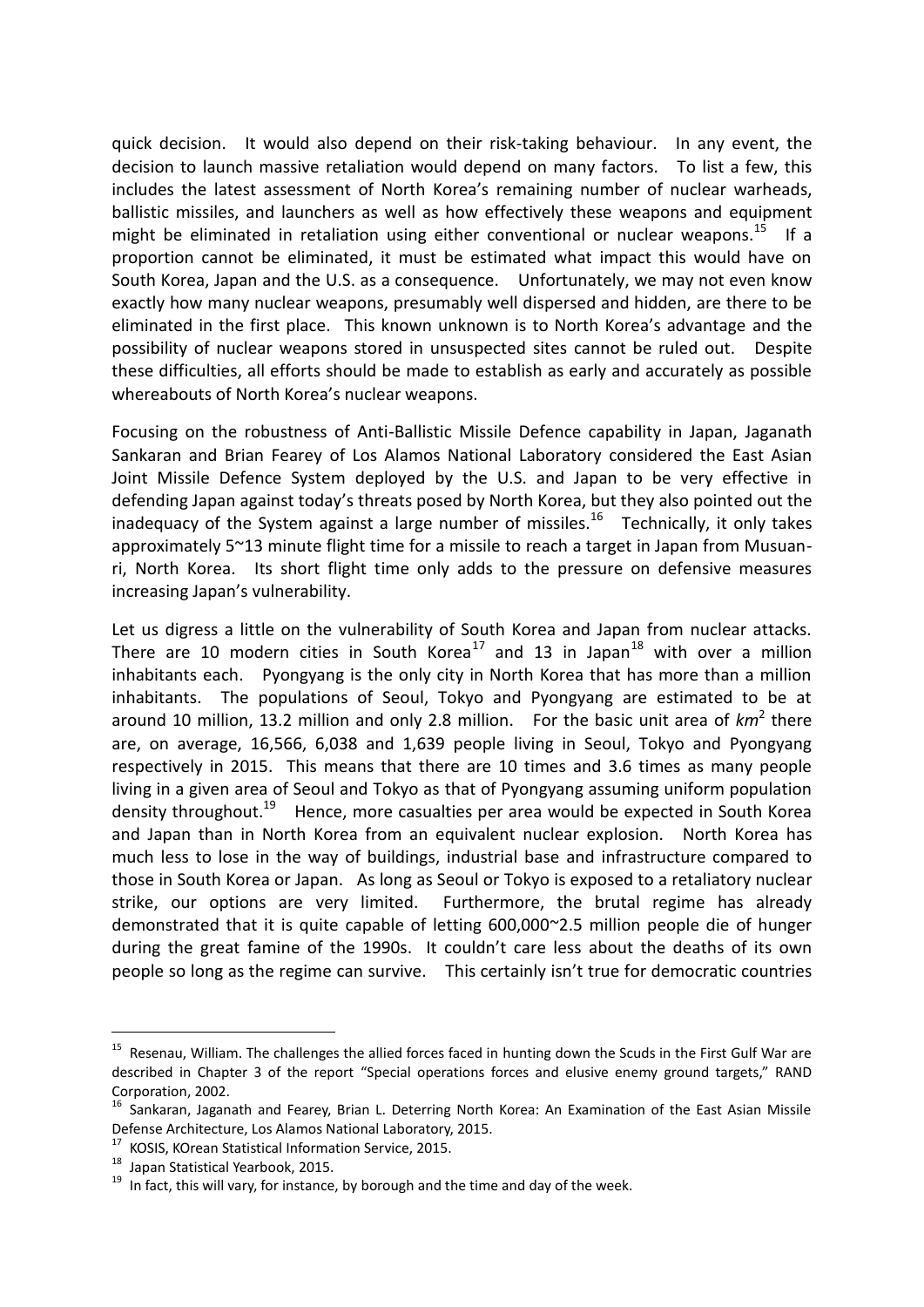like South Korea and Japan. It certainly is not in our interest to have a nuclear exchange of any form when so much is at stake.

#### *On U.S. nuclear and extended deterrence*

It is fair to assume that the U.S. will not use its nuclear weapons unless it absolutely has to. The U.S. will certainly consider using these weapons if the U.S. or its allies are nuclear attacked or about to be nuclear attacked. In what manner could the U.S. nuclear weapons be used? North Korea's nuclear attack on X would have crossed the 'red line.' The report on Nuclear Employment Strategy of the United States explicitly says, "The new guidance makes clear that all plans must also be consistent with the fundamental principles of distinction and proportionality…" The report also says, "The United States will not intentionally target civilian populations or civilian objects."<sup>20</sup> Its nuclear retaliation, if carried out, would be directed against North Korea's military and not civilian targets. However, one can envisage a situation in which clear distinctions between military and civilian targets may not be possible. Lately, many are calling for 'no first use' or 'sole purpose use' doctrine in the U.S. The pros and cons of these doctrines will be hotly debated, but when North Korea is openly threatening to turn Seoul and Washington into "a heap of ashes through a Korean-style pre-emptive nuclear strike," enunciating these doctrines will do little to reassure South Korea and Japan.

The question of whether to respond with massive retaliation or not is likely to keep arising. Some strategists support this response and firmly believe it is the only response. However, decision-makers need to think carefully about this most difficult question. It will require a sound, rational and prudent judgment. There is another important factor that needs to be taken into consideration when decision-making, namely, Japanese reaction.

#### *Possible Japanese public reaction and its consequence*

-

It is not clear how Japanese people would, for instance, respond to the full-demonstration of North Korea's nuclear bomb explosion off the coast of Japan, and one can only make an educated guess on psychological impacts this demonstration would have on their thinking. Wouldn't many Japanese be inclined to ask, 'Why do we get involved and put ourselves in harm's way?' given the lukewarm relationship<sup>21</sup> between South Korea and Japan in the past and the choice of staying out of harm's way. After all, another Korean War would be seen as someone else's war. It is perhaps likely that Japan's involvement would continue unhindered when attacked with conventional warheads, but there must be a limit to how much Japan would be prepared to tolerate. When the perceived level of damage North Korea can inflict is much greater than its tolerance level as in the case of a nuclear strike, one cannot rule out the possibility of Japan withdrawing its logistics support to the U.S. military operations. When actually faced with the real prospect of a nuclear strike on its major cities,<sup>22</sup> the stakes are simply too high for decision-makers in both Tokyo and Washington to gamble with. A simple calculation shows that well over 30,000 civilians within a radius of 1,800m from a point of a 10Kt ground burst detonation in Tokyo will be

<sup>&</sup>lt;sup>20</sup> Report on Nuclear Employment Strategy of the United States Specified in Section 491 of 10 U.S.C.

<sup>&</sup>lt;sup>21</sup> According to a 2015 Pew Research Center Survey, only 25% of South Koreans have favourable views of Japan. The number is even lower with only 21% of Japanese have favourable views of South Korea. Spring 2015 Global Attitude Survey. Q12b, g, i, r. Pew Research Center.

<sup>&</sup>lt;sup>22</sup> This is after taking into consideration the effectiveness of the Anti-Ballistic Missile Defence Systems.